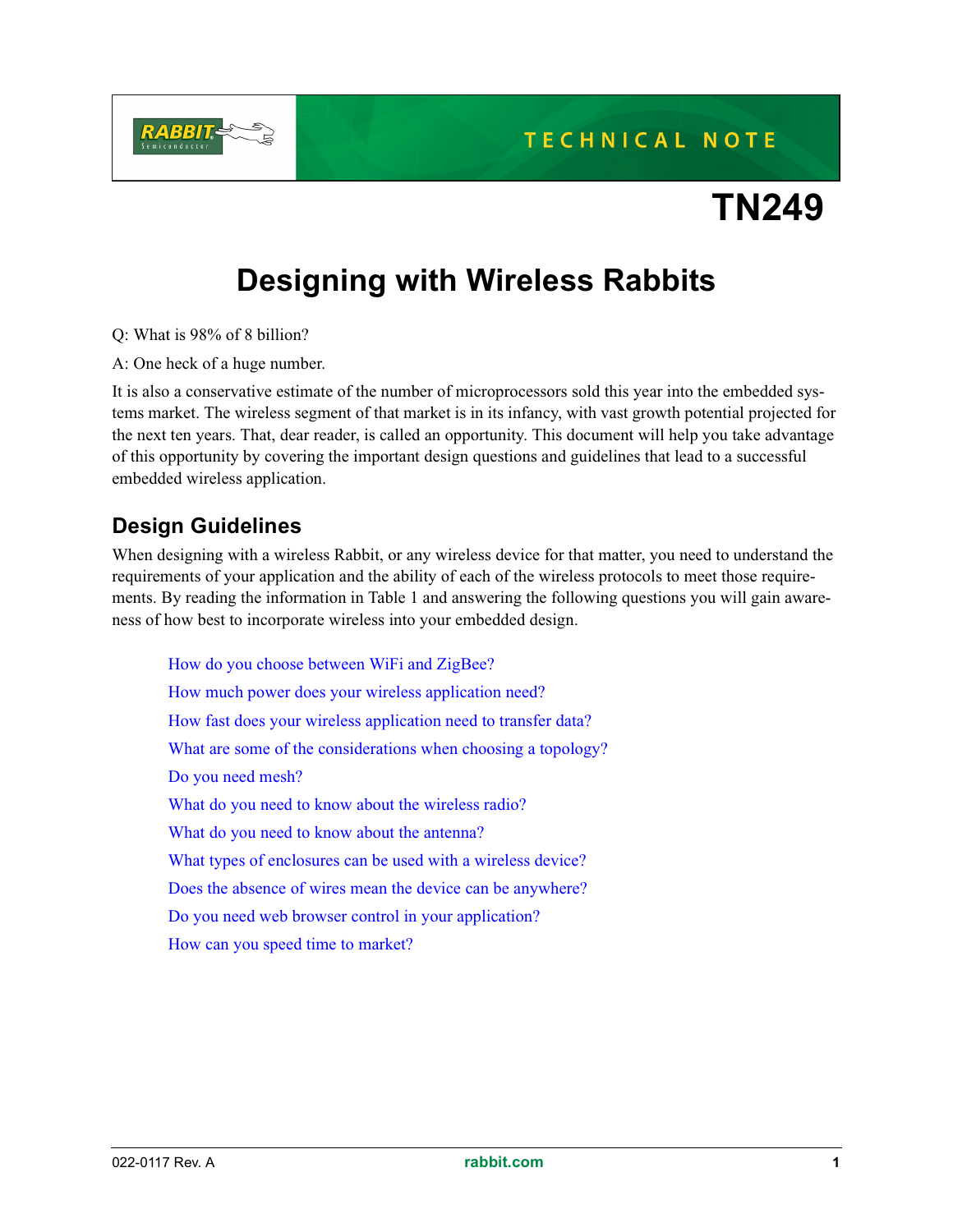#### <span id="page-1-0"></span>**How do you choose between WiFi and ZigBee?**

The wireless protocol to use depends on the requirements of your application. The following table compares the specifications of WiFi and ZigBee in regards to some general wireless parameters. It supplies some of the numbers but you, the engineer, need to supply the rest. Your particular application and its operating environment will determine which parameters are most important.

<span id="page-1-1"></span>

| <b>Wireless Parameters</b>      | WiFi (802.11b)    | ZigBee (802.15.4)                                   |
|---------------------------------|-------------------|-----------------------------------------------------|
| Frequency Band <sup>a</sup>     | $2.4$ GHz         | $2.4$ GHz                                           |
| Number of Channels              | 11 <sup>b</sup>   | 16                                                  |
| Range                           | about 100 m       | about 100 m                                         |
| Power Consumption Tx Mode       | $400 \text{ mA}$  | 25 to 35 mA                                         |
| Power Consumption Standby Mode  | $20 \text{ mA}$   | $3 \mu A$                                           |
| <b>Battery Life</b>             | 1 to 5 days       | 3 to 5 years                                        |
| Data Rate                       | 11 Mbps           | 250 Kbps                                            |
| Architecture                    | Star-Access Point | Star, mesh, cluster tree                            |
| Protocol Stack Size             | 500 KB            | 32 KB<br>4 KB (for limited function end<br>devices) |
| <b>Best-Suited Applications</b> | Standard TCP/IP   | Monitor and control                                 |

**Table 1. Comparison of WiFi and ZigBee**

a. Both WiFi and ZigBee use the industrial, scientific and medical (ISM) radio bands.

b. 11 for North America and Oceania (channels 1, 6 & 11 are recommended); 13 for most of Europe; 14 for Japan

#### <span id="page-1-3"></span>**How much power does your wireless application need?**

Too big of an appetitie for power is a concern in many embedded devices. As you can see in [Table 1,](#page-1-1) power consumption varies greatly between WiFi and ZigBee, both when transmitting and when in standby mode.

ZigBee is designed for low-power applications, e.g., battery-powered sensor nodes. Typically, controls and sensors do not require high bandwidth, but need low latency and low power consumption.

#### <span id="page-1-2"></span>**How fast does your wireless application need to transfer data?**

How fast is fast enough? If your application requires fast data throughput, you need WiFi. It offers very high data rates: up to 11 Mbits/s (for 802.11b) and the longest range (100 m or higher with a directional antenna). By contrast, ZigBee traded higher data rates for lower power consumption.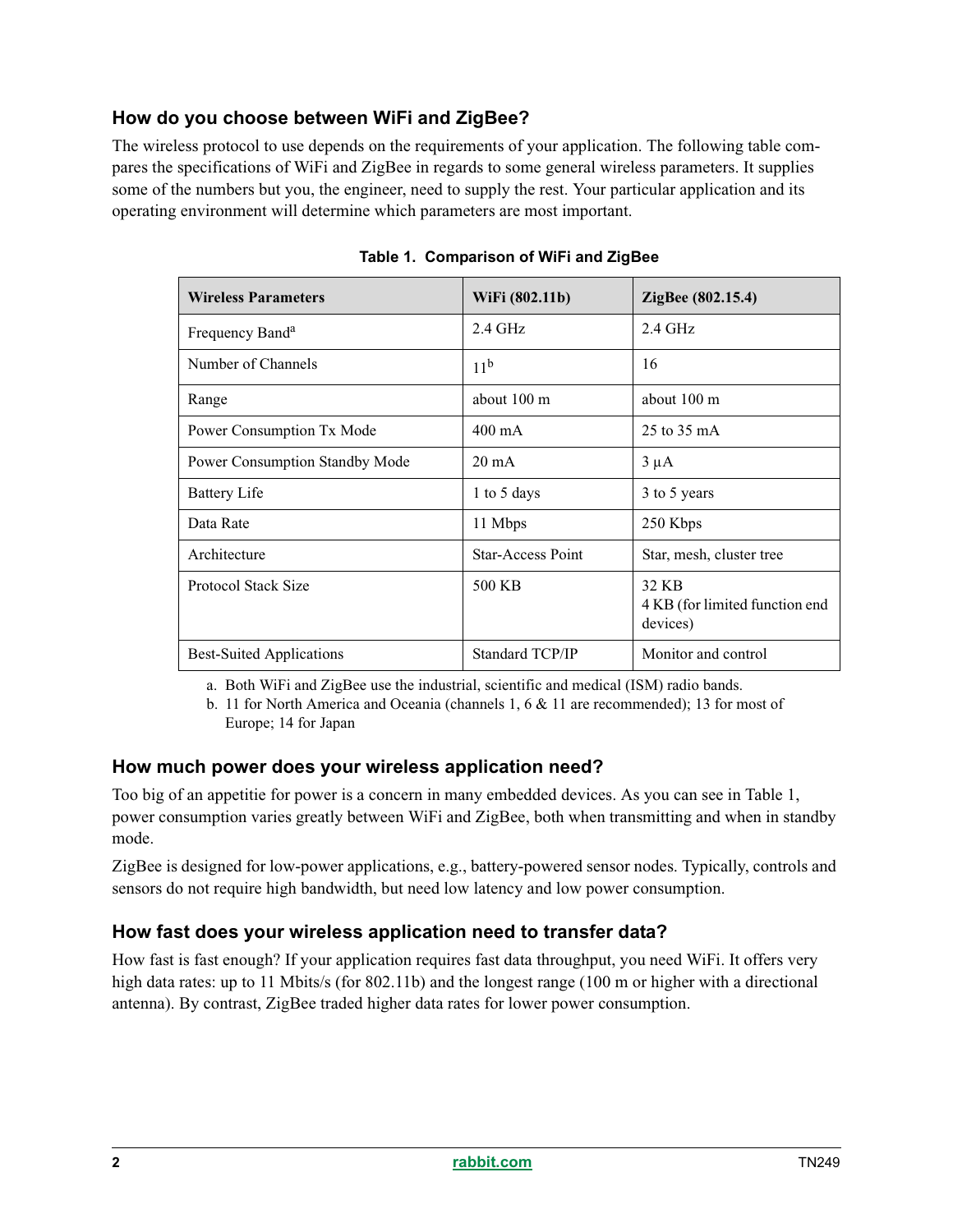#### <span id="page-2-1"></span>**What are some of the considerations when choosing a topology?**

The network topology determines the choice of communication paths between nodes.

Some other considerations when choosing a topology are:

- distances that a signal needs to travel
- future growth of the network
- reliability

#### <span id="page-2-0"></span>**Do you need mesh?**

According to the Metcalfe Law: "The value of a network increases as its number of connection points increases." The ad-hoc quality of a mesh network makes increasing the number of connection points, aka nodes, very easy to do.

A mesh network has many attractive qualities. It is more reliable than other network architectures. If one node goes down, another can take its place. You can install repeater nodes to increase the transmission range and the nodes themselves figure out the best message delivery route to take, making for an efficient and self-healing system.

Wireless mesh networks enable non-line-of-sight transmission, basically allowing the nodes to see around corners and cement walls.

The ZigBee-capable modules support mesh networking. Currently, the WiFi-capable modules do not support mesh networking.

#### <span id="page-2-2"></span>**What do you need to know about the wireless radio?**

One thing you need to know is that there is tight integration of the radio module with the Rabbit and its hardware and software components. This integration allows you to focus on your application instead of the inevitable issues that arise when components from different manufacturers are brought together.

The diverse range of wireless applications have certain things in common. They each require three things: a transmitter with antenna, a receiver with antenna, and a transmission path between them. The following table compares the strength of the transmitter and the sensitivity of the receiver with WiFi- and ZigBeecapable modules.

| <b>Specification</b>          | <b>WiFi-Capable Modules</b>       | <b>ZigBee-Capable Modules</b> |
|-------------------------------|-----------------------------------|-------------------------------|
| Maximum Transmit Power Output | 30 dBm in USA<br>20 dBm in Europe | 18 dBm                        |
| Minimum Receiver Sensitivity  | $-76$ dBm                         | $-92$ dBm                     |